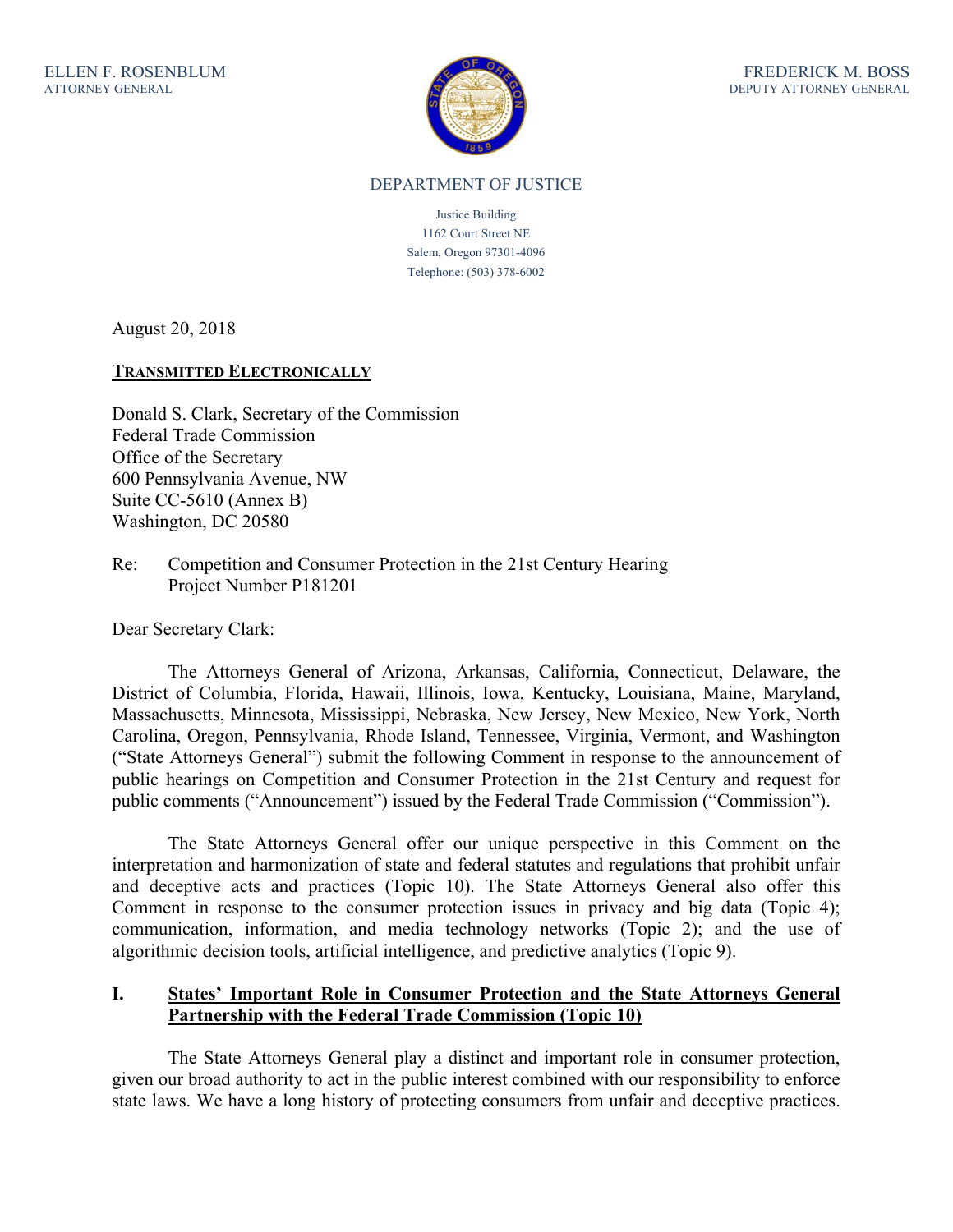1

The State Attorneys General frequently use our consumer protection authority—derived from states' traditional police powers—to investigate violations of law, enjoin harmful conduct, redress consumer harm through injunctive relief and restitution, and deter further violations through civil penalties.

As the primary consumer protection enforcers, the State Attorneys General are in a unique position to identify emerging marketplace trends and address unfair or deceptive conduct. States are often the first to hear from consumers regarding problems in the marketplace. The State Attorneys General have particular knowledge of our local economies and we understand how regulation and enforcement affects local businesses.

Early action by the State Attorneys General can prevent a local problem from becoming a national one. However, when national issues do arise, we have a proven record of working together to address unfair and deceptive conduct and provide consumers relief. It is critical that the State Attorneys General continue to enforce state laws to protect our residents.

Similarly, we have a long history of working with the Commission to achieve our shared mandate to protect consumers. Our parallel enforcement authority maximizes government resources, deters potential violators, and redresses consumer harm. Our enforcement authority may differ, yet we have successfully worked as partners, including in *FTC v. EMP Media, Inc.*, 1 *FTC v. Hylan Asset Mgmt., LLC*,<sup>2</sup> *FTC v. VIZIO, Inc.*,<sup>3</sup> *FTC v. Click4Support, LLC, et al.*,<sup>4</sup> and as part of "Operation Main Street: Stopping Small Business Scams Law Enforcement and Education Initiative."5

We urge the Commission to continue its partnership with the State Attorneys General to the ultimate benefit of all consumers.

<sup>1</sup> *FTC, et al., v. EMP Media, Inc., et al.,* 2018 U.S. Dist. LEXIS 107606 (D. Nev. June 15, 2018); Fed. Trade Comm'n, FTC, Nevada Obtain Order Permanently Shutting down Revenge Porn Site MyEx, (June 22, 2018), https://www.ftc.gov/news-events/press-releases/2018/06/ftc-nevada-obtain-order-permanently-shutting-downrevenge-porn (last visited Aug. 13, 2018).

<sup>2</sup> Complaint For Permanent Injunction and Other Equitable Relief, *FTC, et al., v. Hylan Asset Mgmt., LLC, et al.,* No. 1:18-cv-00710-LJV (W.D.N.Y. June 26, 2018); Fed. Trade Comm'n, FTC and New York Attorney General Act Against Phantom Debt Brokers and Collectors, (June 27, 2018), https://www.ftc.gov/news-events/pressreleases/2018/06/ftc-new-york-attorney-general-act-against-phantom-debt-brokers (last visited Aug. 13, 2018).

<sup>&</sup>lt;sup>3</sup> Complaint for Permanent Injunction and Other Equitable and Monetary Relief, *FTC, et al. v. VIZIO, Inc., et al.*, No. 2:17-cv-00758 (D.N.J. Feb. 6, 2017); Fed. Trade Comm'n, VIZIO to Pay \$2.2 Million to FTC, State of New Jersey to Settle Charges It Collected Viewing Histories on 11 Million Smart Televisions without Users' Consent (Feb. 6, 2017), https://www.ftc.gov/news-events/press-releases/2017/02/vizio-pay-22-million-ftc-state-new-jerseysettle-charges-it (last visited Aug. 13, 2018).<br><sup>4</sup> *FTC, et al., v. Click4Support, LLC, et al.* No. 2:15-cv-05777-SD (E.D. Pa, Jan. 10, 2018), Fed. Trade Comm'n,

FTC, Pennsylvania and Connecticut Sue Tech Support Scammers That Took More Than \$17 Million From Consumers (Nov. 13, 2015) https://www.ftc.gov/news-events/press-releases/2015/11/ftc-pennsylvania-connecticutsue-tech-support-scammers-took-more (last visited Aug. 13, 2018).

<sup>&</sup>lt;sup>5</sup> Participating states include Arizona, Delaware, Florida, Indiana, Missouri, New York, Tennessee, and Texas Fed. Trade Comm'n, FTC, BBB, and Law Enforcement Partners Announce Results of Operation Main Street: Stopping Small Business Scams Law Enforcement and Education Initiative, (June 18, 2018), https://www.ftc.gov/newsevents/press-releases/2018/06/ftc-bbb-law-enforcement-partners-announce-results-operation-main (last visited Aug. 13, 2018).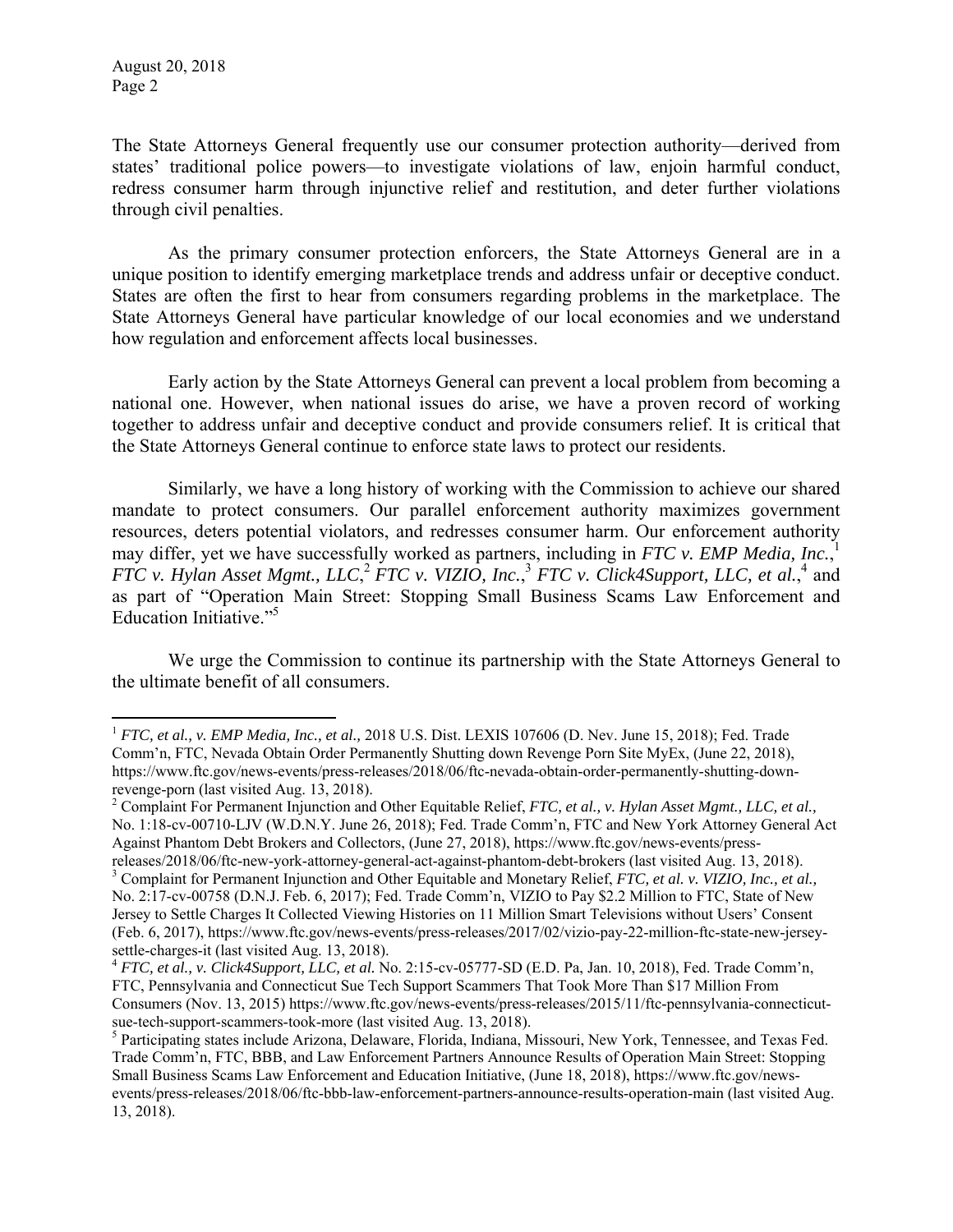# **II. The Intersection Between Privacy and Big Data, and Consumer Protection Implications (Topic 4)**

## A. The Benefits of Privacy Laws and Regulations on Consumer Protection

In our experience, consumer privacy and data security is an afterthought in product and service development. Industry often does not adequately invest in privacy and security. Consumer data has inherent value and the free market alone does not adequately protect sensitive data. Consumers have voiced concerns to us about what personal information industry collects, how industry informs consumers about data collection, and how industry uses and shares consumers' data. Industry must place privacy and security front and center in its research and development of products and services.

## B. The Benefits of State Privacy Laws and Regulations

The State Attorneys General have significant expertise in state and federal privacy laws and regulations. The State Attorneys General began focusing on technology-related privacy issues in the 1990s. Early enforcement actions targeted intrusive telemarketing, spam, spyware, and the absence of privacy policies. Since then, states have been adapting, enacting, and enforcing privacy laws as technology has changed, consumers' use of technology has evolved, and new threats have emerged.

The State Attorneys General use well-established processes to coordinate regional or national investigations and enforcement efforts. This both increases efficiency and minimizes the burden of concurrent investigations. Through privacy and data security enforcement actions, we work together to obtain injunctive relief and impose civil penalties essential to deterring certain conduct in the marketplace.

The State Attorneys General take a similar legal position to that of the Commission regarding privacy and data security. We require persons who collect personal information to be transparent about privacy practices and to act consistently with representations they make. We also require persons to take reasonable steps to protect data that they collect from consumers.

Also important are the independent state actions that the State Attorneys General take under our respective state privacy laws. Many privacy and data security incidents disproportionally affect residents of a particular state. The State Attorneys General are best suited to respond to such incidents involving local businesses and affecting local consumers.

Additionally, states provide benefits to consumers in their development of privacy laws and regulations:

> • In 2002, California enacted the first data breach notification law in the nation in response to data breaches that left consumers vulnerable to identity theft. All 50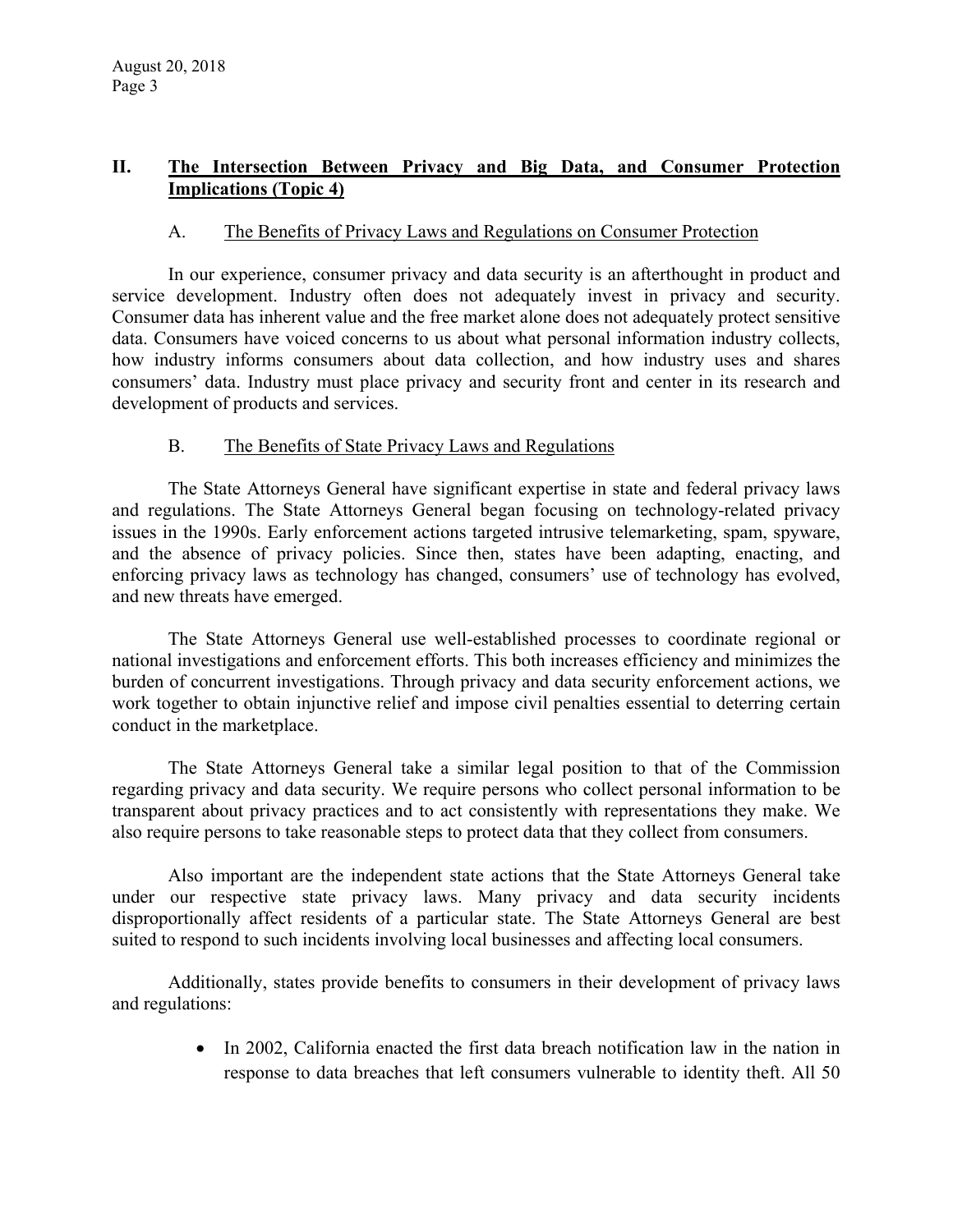States and the District of Columbia now require notice to consumers when consumers' personal information is exposed.

- As online credentials became the "keys to the castle" for consumers' data and identities, states introduced legislation. Now account credentials, such as user names and passwords, are a trigger for breach notification—a key state law innovation.<sup>6</sup>
- As healthcare records increasingly became digitized, state laws began to cover patient data as personal information under privacy laws.<sup>7</sup>
- As companies increasingly use fingerprints, voiceprints, and facial recognition to unlock devices and access accounts, states have adopted laws aimed at protecting biometric data.<sup>8</sup>
- A number of states have enacted laws that require entities to take reasonable safeguards to protect data.<sup>9</sup>
- Oregon updated its consumer law to hold companies accountable for their online privacy policies.<sup>10</sup>
- Vermont enacted the first law that establishes a registry and security standards specific to the data broker industry.<sup>11</sup>
- Most recently, California passed the California Consumer Privacy Act of 2018 that affords consumers greater control over their online data.<sup>12</sup>

States continue to innovate and update laws as technology evolves to benefit consumers.

7 States include Alabama, Arizona, Arkansas, California, Colorado, Delaware, Florida, Illinois, Kentucky, Maryland, Missouri, Montana, Nevada, New Hampshire, North Carolina, North Dakota, Oregon, Rhode Island, South Dakota, Texas, Virginia, and Wyoming.

9 States include Arkansas, California, Connecticut, Florida, Indiana, Kansas, Maryland, Massachusetts, Minnesota, Nebraska, Nevada, New Mexico, Oregon, Rhode Island, Texas, and Utah.

 $\overline{a}$ 

<sup>6</sup> States include Alabama, Arizona, California, Colorado, Delaware, Florida, Illinois, Maryland, Nebraska, Nevada, Rhode Island, South Dakota, and Wyoming.

<sup>8</sup> States include Arizona, California, Colorado (effective Sept. 1, 2018), Delaware, Illinois, Iowa, Louisiana, Maryland, Nebraska, New Mexico, North Carolina, Oregon, South Dakota, Wisconsin, and Wyoming.

 $10$  ORS 646.607(12).

<sup>11 9</sup> V.S.A §§ 2430, 2446, 2447.

<sup>&</sup>lt;sup>12</sup> Cal. Assem. Bill 375, 2017-2018 Reg. Sess. (Cal. 2018).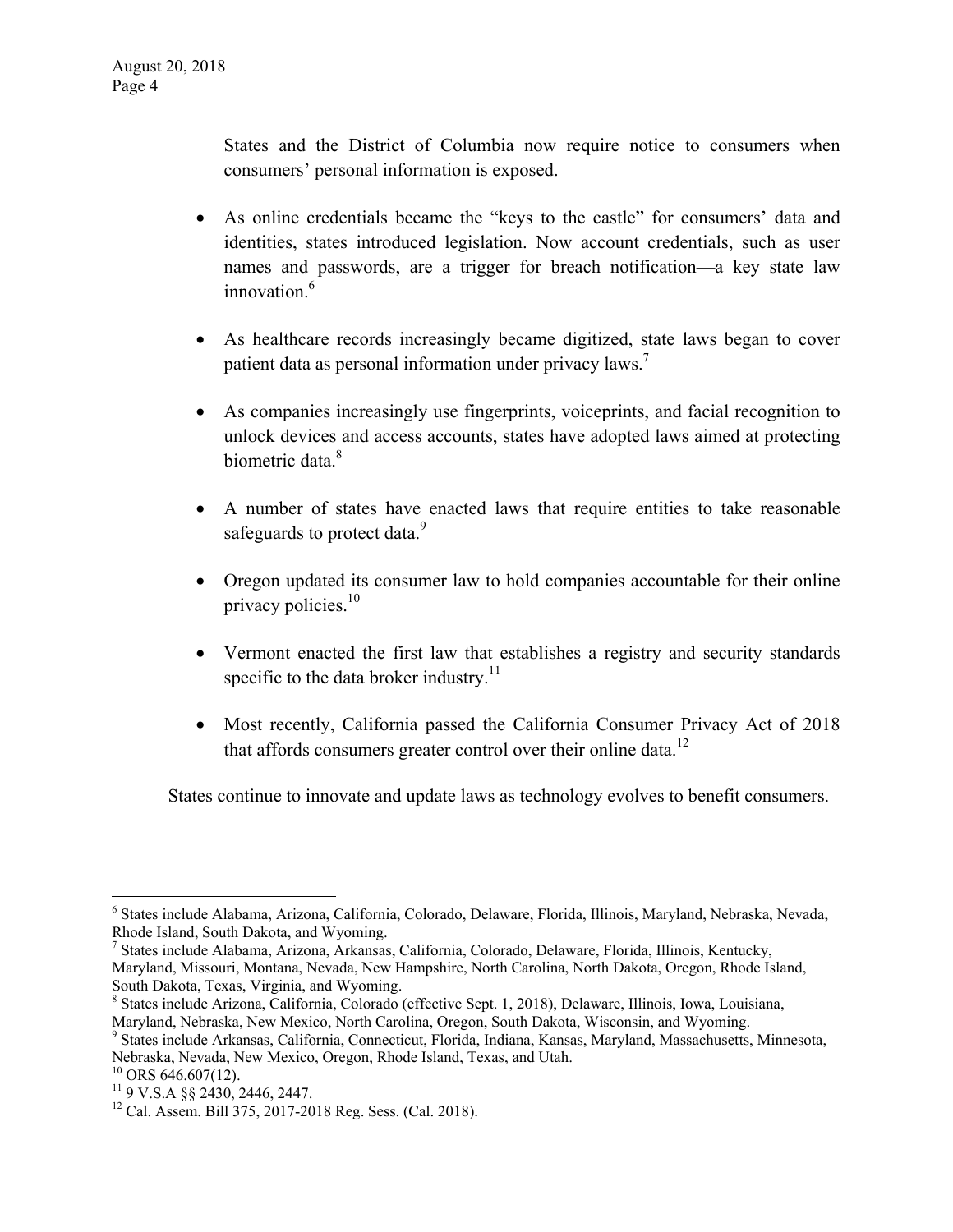## **III. Consumer Protection Issues in Communication, Information, and Media Technology Networks (Topic 2)**

The State Attorneys General often are the first governmental bodies to learn about consumer protection issues associated with internet and online commerce. Every year, we receive numerous consumer complaints regarding internet transactions and we learn about new online scam trends. We also are often the first to hear from consumers about deceptive advertising or billing practices by broadband providers.

The State Attorneys General have worked with the Commission to protect consumers against internet fraud. For example, in *FTC v. Triangle Media Corp.*, the Commission and the Nevada Attorney General halted online marketers responsible for deceptive "free trial" offers.<sup>13</sup> In "Operation Tech Trap," the Commission and many states cooperated in an effort to stave off online tech support scams.14 In parallel settlements with Lenovo, the Commission and 32 states addressed security vulnerabilities in pre-installed online shopping adware.<sup>15</sup>

The State Attorneys General also enforce consumer protection laws against broadband providers. For example, the New York Attorney General's Office took legal action against a broadband provider that misrepresented the broadband speeds it offered to consumers.<sup>16</sup>

The State Attorneys General would like to continue to collaborate with the Commission to address consumer protection issues in communication, information, and media technology networks.

# **IV. The Consumer Welfare Implications Associated with the Use of Algorithmic Decision Tools, Artificial Intelligence, and Predictive Analytics (Topic 9)**

The State Attorneys General know that industries are deploying algorithmic decision tools, artificial intelligence, and predictive analytics. We understand these technologies are redefining how companies advertise, market, and price their products and services to consumers. The development of these technologies to process and make sense of big data raises significant consumer protection issues.

An example of consumer welfare and privacy implications associated with the use of these technologies is the health insurance industry's use of big data. Data brokers are able to provide health insurers with personal details about consumers, including race, education level, TV habits, marital status, and net worth. The personal information may be collected from

<sup>15</sup> Fed. Trade Comm'n, Lenovo Settles FTC Charges it Harmed Consumers with Preinstalled Software on its Laptops that Compromised Online Security, (Sept. 5, 2017), https://www.ftc.gov/news-events/press-

 $\overline{a}$ <sup>13</sup> *FTC v. Triangle Media Corp., et al.,* 2018 U.S. Dist. LEXIS 110465 (S.D. Cal. June 28, 2018).<br><sup>14</sup> Participating states include Alabama, California, Colorado, Connecticut, Florida, Hawaii, Massachusetts, Ohio,

Pennsylvania, and Texas. Fed. Trade Comm'n, FTC and Federal, State and International Partners Announce Major Crackdown on Tech Support Scams (May 12, 2017), https://www.ftc.gov/news-events/press-releases/2017/05/ftcfederal-state-international-partners-announce-major-crackdown (last visited Aug. 13, 2018).

releases/2017/09/lenovo-settles-ftc-charges-it-harmed-consumers-preinstalled (last visited Aug. 13, 2018). <sup>16</sup> *State v. Charter Comm'ns Inc., et al.,* 162 A.D.3d 553 (N.Y. App. Div. 2017).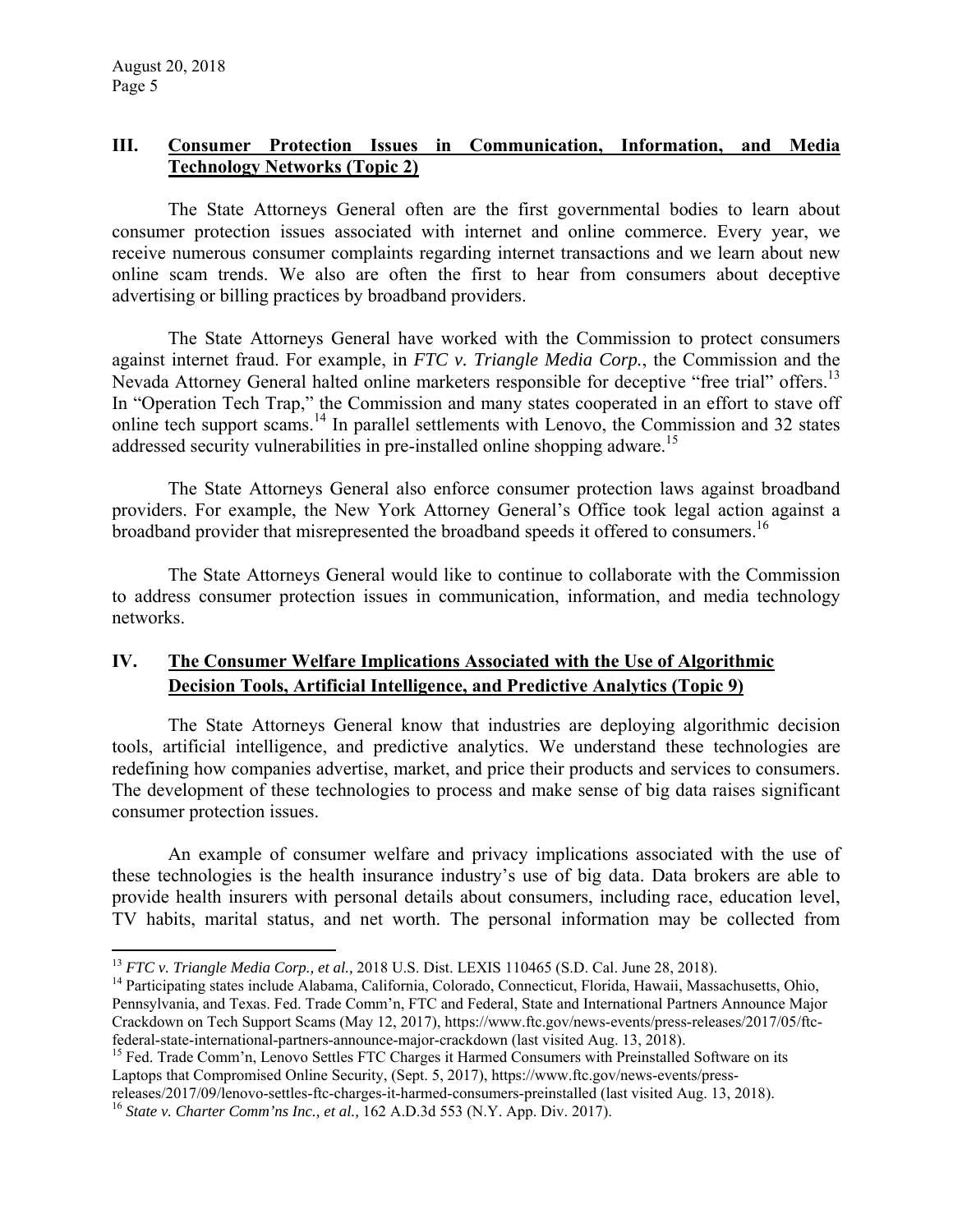consumers' social media posts, online orders, or bill payment status. This information potentially enables insurers to predict how much consumers' health care could cost.<sup>17</sup> Drawing conclusions about health risks from big data could lead to a bias against some consumers and affect consumers' health insurance prices.

As a second example, the consumer financial services sector might use these technologies as a way to measure creditworthiness, rather than relying on traditional indicia such as FICO scores or income. Although using algorithmic methods and big data may have the potential to expand access to credit, these techniques raise several important consumer protection concerns:

- Creditors may rely on alternative data, such as geolocation or social networking data, which might have the effect of serving as a proxy for race or other impermissible characteristics in violation of federal and state fair lending laws;
- Consumers may lack the protections they have under federal laws such as the Fair Credit Reporting Act to correct inaccuracies and understand how their data is being used; and
- Creditors may use alternative data to engage in predatory practices such as extending credit on terms consumers' cannot repay.

In both of these examples, consumers may not be aware of what personal information industry collects, how industry collects consumers' information, and how industry uses and shares consumers' information.

As the State Attorneys General have historically done with previous technological developments, it is important that we monitor industries' use of these emerging technologies for unfair or deceptive conduct.

#### **V. Conclusion**

The United States' framework of federalism allows states to act as laboratories of democracy. Nowhere is this more evident than in the realm of consumer protection. States have a long history of leading the way on protection for consumers from unfair and deceptive acts and practices. We ask that the Commission take into account the important role of the State Attorneys General in consumer protection law. States must be part of the discussion throughout the hearing process.

The State Attorneys General thank the Federal Trade Commission for the opportunity to provide a Comment in preparation of the Commission's hearings to review the state of consumer protection law and policy. We appreciate the consideration of our Comment during the hearings

 $\overline{a}$  $17$  Similarly, the increasing availability of direct to consumer genetic testing and genealogy products is allowing the increased gathering and pooling of genetic data. The analysis of this data could be used to determine consumers' premiums for life, disability, and long-term care insurance.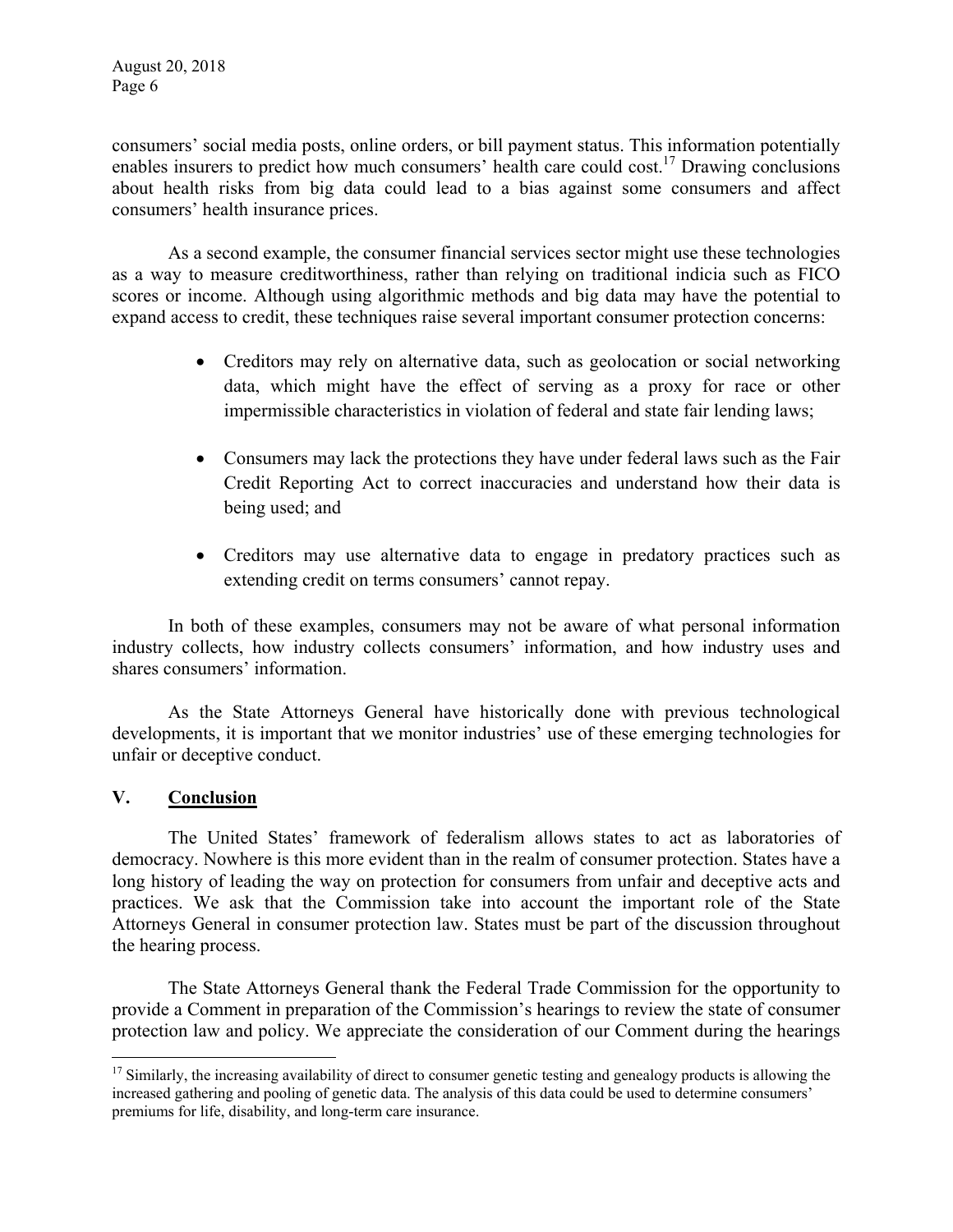August 20, 2018 Page 7

process, and look forward to continuing to work collaboratively with the Commission to protect consumers.

Sincerely,

 $M$ auk  $15$ 

MARK BRNOVICH ARIZONA ATTORNEY GENERAL

VIER BECERRA CALIFORNIA ATTORNEY GENERAL

MATTHEW P. DENN DELAWARE ATTORNEY GENERAL



PAM BONDI FLORIDA ATTORNEY GENERAL

texten Al-Levins

STEPHEN LEVINS EXECUTIVE DIRECTOR OF THE STATE OF HAWAII OFFICE OF CONSUMER PROTECTION

THOMAS J. MILLER IOWA ATTORNEY GENERAL

hand

**JEFF LANDRY** LOUISIANA ATTORNEY GENERAL

BRIAN E. FROSH MARYLAND ATTORNEY GENERAL

De i l'. F.

LESLIE RUTLEDGE ARKANSAS ATTORNEY GENERAL

GEORGE JEPSEN CONNECTICUT ATTORNEY GENERAL

KARL A. RACINE DISTRICT OF COLUMBIA ATTORNEY GENERAL

Unsell h. Sugali

RUSSELL SUZUKI HAWAII ATTORNEY GENERAL

2 Madipi

LISA MADIGAN ILLINOIS ATTORNEY GENERAL

ANDY BESHEAR KENTUCKY ATTORNEY GENERAL

mills\_

JANET T. MILLS MAINE ATTORNEY GENERAL

MAURA HEALEY COMMONWEALTH OF MASSACHUSETTS ATTORNEY GENERAL